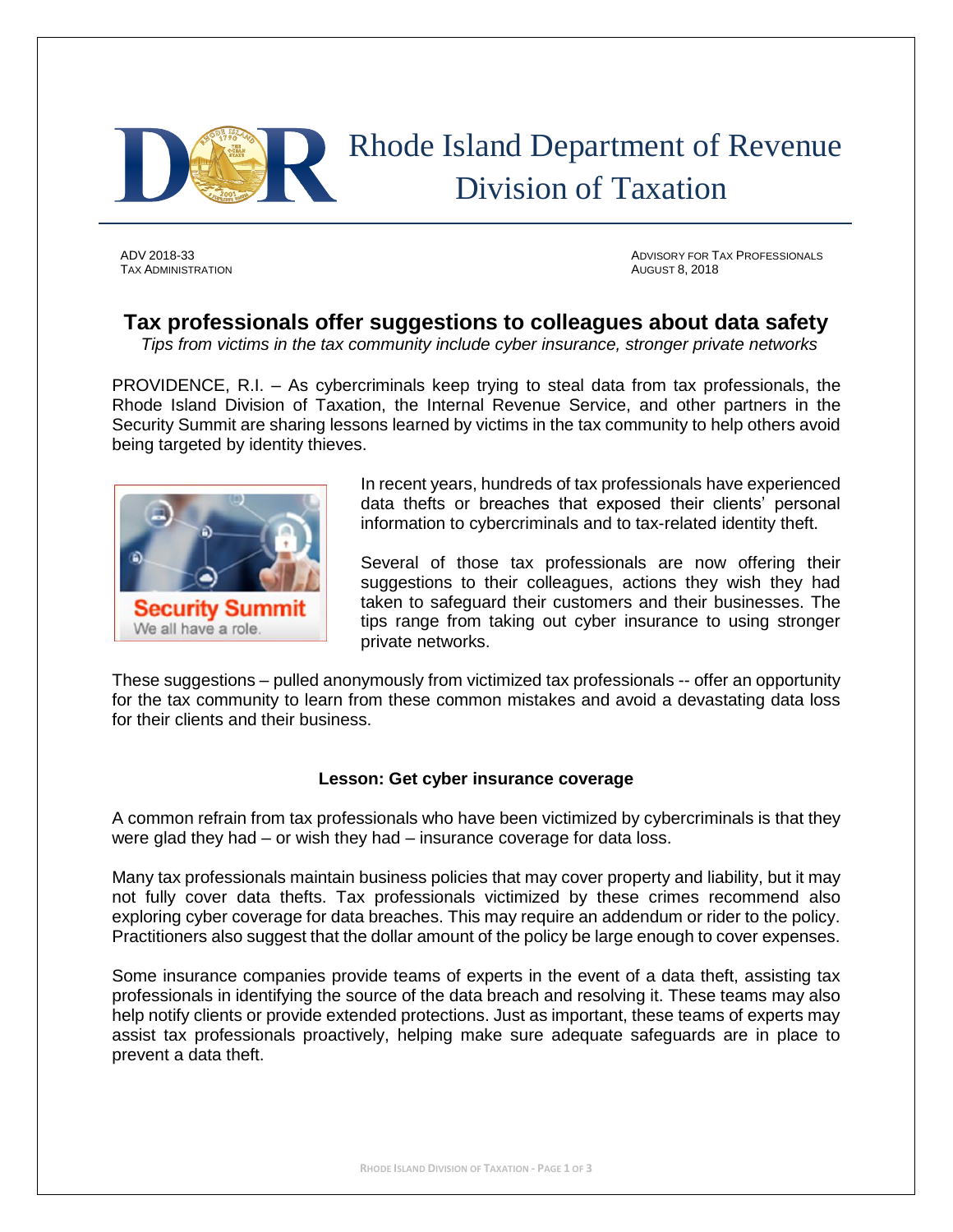Another recommendation: If using cloud storage, ask the cloud service provider about cyber insurance coverage in case the provider's systems are breached.

#### **Lesson: Password-protect each client account**

Many tax software products also enable tax professionals to password-protect each client account. Tax professionals who have experienced data thefts acknowledge that this can be a hassle, but worth the trouble should they experience a

breach. They suggest password-protecting every account as a critical safeguard against cyberthieves.

Strong passwords can help prevent cybercriminals from accessing computer systems and accounts. Passwords should be eight characters or longer, a mix of letters, special characters and numbers, include an easy to remember phrase, and be unique for each account.

See [Protect Your Clients; Protect Yourself: Tax](https://www.irs.gov/newsroom/protect-your-clients-protect-yourself-tax-security-101)  [Security 101](https://www.irs.gov/newsroom/protect-your-clients-protect-yourself-tax-security-101) for more information on passwords and encryption.

#### **Lesson: Use a virtual private network (VPN)**

Tax professionals who have been victimized also wish they had used a virtual private network (VPN) instead of remote access software. A VPN allows for teleworkers or branch offices to securely connect to the firm's computer system and to send and receive information.

There have been cases where cybercriminals have taken over remote access of a tax professional's computer systems. In one example, the thieves remotely accessed client accounts via the tax pro's computer, completed and e-filed pending returns, and changed the deposit information to their own accounts.

#### **About this announcement**

This is the fifth in a series of Security Summit announcements called "Protect Your Clients; Protect Yourself: Tax Security 101."

The Security Summit awareness campaign is intended to provide tax professionals with the basic information they need to better protect taxpayer data and to help prevent the filing of fraudulent tax returns.

Although the Security Summit -- a partnership among the Rhode Island Division of Taxation, the IRS, and others in the tax community -- is making progress against tax-related identity theft, cybercriminals continue to evolve, and data thefts at tax professionals' offices is on the rise.

Thieves use stolen data from tax practitioners to create fraudulent returns that can be harder to detect and harder to distinguish from legitimate taxpayer returns.

Technology media often provide lists of top VPN services.

#### **Lesson: Keep all security software updated**

Tax professionals who experienced data thefts also suggest that colleagues keep all security software up to date. This includes the computer operating system, anti-malware, anti-virus software, firewalls, etc. While most computers come with security software installed, tax professionals also can purchase additional security software products.